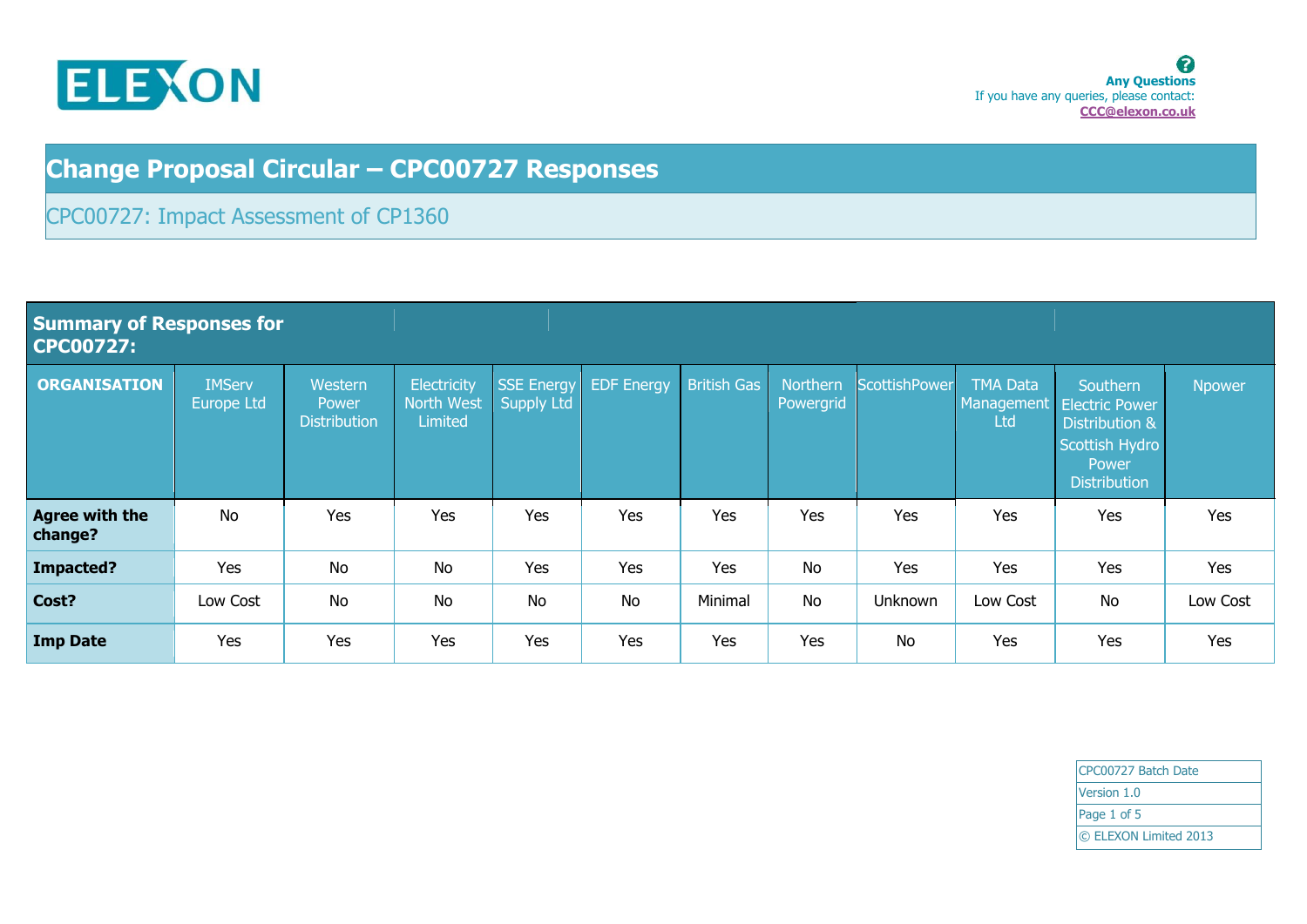

| <b>Detailed Impact Assessment Responses CP1360</b> |                                                                                                                                                                                                                                                                                                                                                                                                                                                                                                                                                                                                                                                                                                                                                                                                                                                                                                                                                                 |  |  |  |
|----------------------------------------------------|-----------------------------------------------------------------------------------------------------------------------------------------------------------------------------------------------------------------------------------------------------------------------------------------------------------------------------------------------------------------------------------------------------------------------------------------------------------------------------------------------------------------------------------------------------------------------------------------------------------------------------------------------------------------------------------------------------------------------------------------------------------------------------------------------------------------------------------------------------------------------------------------------------------------------------------------------------------------|--|--|--|
| <b>Organisation</b>                                | <b>Responses/Comments</b>                                                                                                                                                                                                                                                                                                                                                                                                                                                                                                                                                                                                                                                                                                                                                                                                                                                                                                                                       |  |  |  |
| <b>IMServ Europe Ltd</b>                           | <b>How is your organisation impacted?</b> $-$ As an NHHDC we would need to implement these record keeping proposals.<br>What are the associated costs on your organisation to implement the change? - The costs would be Low overall, but<br>there would be IT development and extra initial and ongoing user costs.<br>Agree with the implementation approach? If not, why? $-$ Yes $-$ we would need 6 months' notice so as long as this is<br>approved by end of May 2013 then Nov 2013 is achievable<br>Any other comments? Think this is a massively administrative and complicated proposal for what is a relatively small issue in<br>overall industry terms. As other people have previously noted, the Risk Evaluation Methodology is already in place under the PAF<br>to ensure that areas of significant risk are included within the audit, so why should we bypass this agreed framework and place<br>such significant focus on this minor issue. |  |  |  |
| <b>Western Power Distribution</b>                  | Agree with the implementation approach? If not, why? $-$ Yes<br>Any other comments? Agree with the change because it will provide clearer requirements for retention of data to support<br>future investigations in to use of GVC                                                                                                                                                                                                                                                                                                                                                                                                                                                                                                                                                                                                                                                                                                                               |  |  |  |
| <b>Electricity North West Limited</b>              | Agree with the implementation approach? If not, why? $-$ Yes, because the responses to the original impact assessment<br>suggested parties would need at least 6 months to implement therefore November 2013 is a sensible approach.<br>Any other comments? Agree with the change because obligating NHHDC's to retain audit records for GVC's and Dummy Meter<br>Exchanges will make the use of these processes by Suppliers and their agents more transparent and auditable.                                                                                                                                                                                                                                                                                                                                                                                                                                                                                  |  |  |  |
| <b>SSE Energy Supply Ltd</b>                       | <b>How is your organisation impacted?</b> $-$ Additional resourcing required<br>What are the associated costs on your organisation to implement the change? - None<br>Agree with the implementation approach? If not, why? $-$ Yes                                                                                                                                                                                                                                                                                                                                                                                                                                                                                                                                                                                                                                                                                                                              |  |  |  |

CPC00727 Batch Date Version 1.0 Page 2 of 5 © ELEXON Limited 2013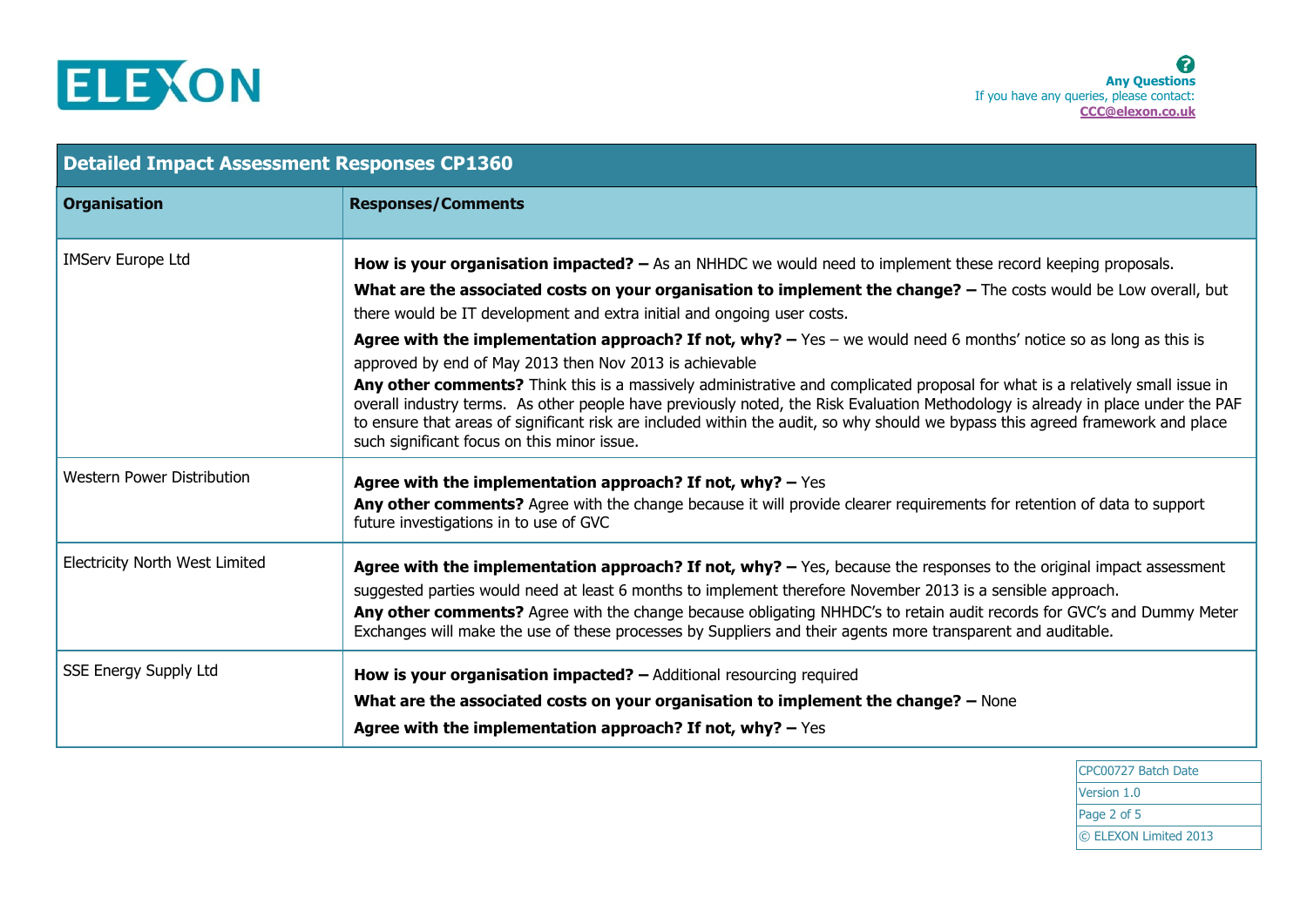

| <b>EDF Energy</b>  | How is your organisation impacted? – Minor changes will be required to our business processes and the template we use<br>What are the associated costs on your organisation to implement the change? - None, no extra costs are expected to<br>be incurred, this will be just a minor change to process and templates<br>Agree with the implementation approach? If not, why? $-$ Yes                                                                                                                                                                                                                                                                                                                                                                                                                                                                                       |
|--------------------|-----------------------------------------------------------------------------------------------------------------------------------------------------------------------------------------------------------------------------------------------------------------------------------------------------------------------------------------------------------------------------------------------------------------------------------------------------------------------------------------------------------------------------------------------------------------------------------------------------------------------------------------------------------------------------------------------------------------------------------------------------------------------------------------------------------------------------------------------------------------------------|
| <b>British Gas</b> | <b>How is your organisation impacted?</b> $-$ Minor changes to documentation<br>What are the associated costs on your organisation to implement the change? - Minimal Cost<br>Agree with the implementation approach? If not, why? $-$ Yes                                                                                                                                                                                                                                                                                                                                                                                                                                                                                                                                                                                                                                  |
| Northern Powergrid | Agree with the implementation approach? If not, why? $-$ Yes<br>How is your organisation impacted? - Not directly impacted, but we are well aware that settlement correction techniques<br>have the potential to create significant volatility in the data we receive and rely on for billing purposes as a DNO. Therefore we<br>agree that the use of such techniques should be monitored closely.<br>Any other comments? - We see this as an important change for ensuring that these techniques are only used in an appropriate<br>manner and verifiable way. The use of these techniques appears to have increased dramatically over recent years, which has had<br>a significant impact on the settlement data we receive as a DNO. This change will strengthen the controls over these techniques<br>which we think is important in the light of their increased use. |
| ScottishPower      | How is your organisation impacted? - Additional resource, time and potential system impacts for all existing `Supplier<br>Adjustment' processes.<br>What are the associated costs on your organisation to implement the change? - Unfortunately at this time we are not<br>able to quantify the cost to implement this change.<br>Agree with the implementation approach? If not, why? $-$ No, we believe that the proposed implementation date of $7th$<br>November 2013 is unachievable due to the fact that we require a minimum timeline of six months to ensure that we can establish                                                                                                                                                                                                                                                                                  |

CPC00727 Batch Date Version 1.0 Page 3 of 5 © ELEXON Limited 2013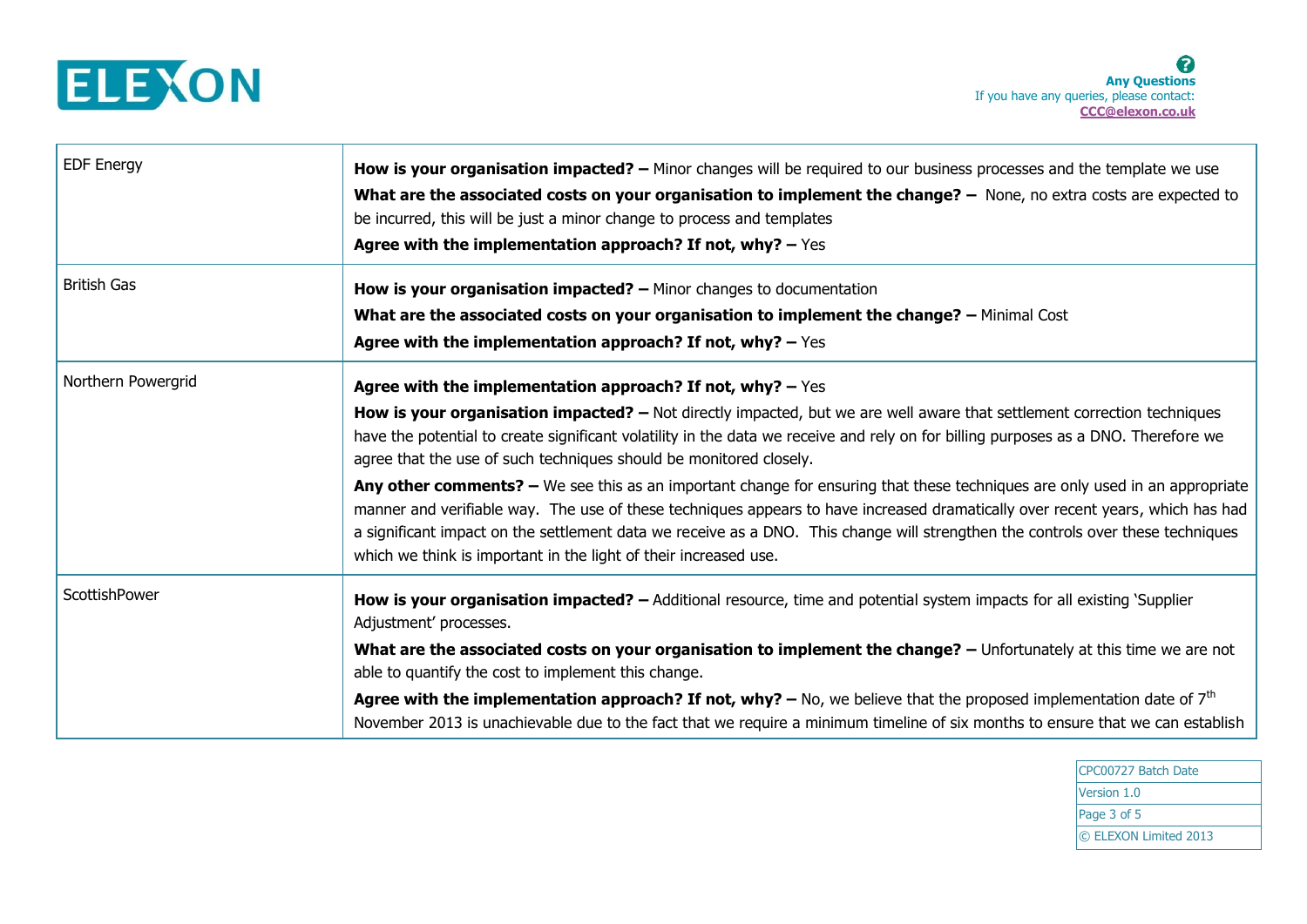

|                                                                             | the full end to end and update our internal systems to accommodate this change. It is therefore our preference to delay the<br>implementation of this CP until February 2014.                                                                                                                                                                    |
|-----------------------------------------------------------------------------|--------------------------------------------------------------------------------------------------------------------------------------------------------------------------------------------------------------------------------------------------------------------------------------------------------------------------------------------------|
|                                                                             | Any other comments? - We believe the revised solution clearly outlines the audit obligations for Suppliers and their agents in<br>relation to the use of GVC and dummy meter exchanges, which was not the case with the original CP. These obligations will also<br>allow for consistency, in use, and transparency when using these techniques. |
| TMA Data Management Ltd                                                     | How is your organisation impacted? $-$ Impact on local working procedures.                                                                                                                                                                                                                                                                       |
|                                                                             | What are the associated costs on your organisation to implement the change? - Low cost                                                                                                                                                                                                                                                           |
|                                                                             | Agree with the implementation approach? If not, why? $-$ Yes                                                                                                                                                                                                                                                                                     |
|                                                                             | Any other comments? - Agree with the change because the use of standardised requirements ensures that the Industry has a<br>common approach and that monitoring of the GVC and Dummy Meter Exchange processes is facilitated.                                                                                                                    |
| Southern Electric Power Distribution &<br>Scottish Hydro Power Distribution | <b>How is your organisation impacted?</b> - We see a positive impact as there would be more accurate data for settlements.                                                                                                                                                                                                                       |
|                                                                             | What are the associated costs on your organisation to implement the change? - No cost<br>Agree with the implementation approach? If not, why? $-$ Yes                                                                                                                                                                                            |
| Npower                                                                      | How is your organisation impacted? $-$ As a Supplier & NHHDC, we currently utilise the corrective techniques to make<br>adjustments to Settlement data in order to ensure that the correct volume of energy is settled.                                                                                                                          |
|                                                                             | What are the associated costs on your organisation to implement the change? - Our current audit records would need<br>slight amendments to cater for additional items such as Meter Multiplier and CT ratio. However, costs associated with these<br>amendments are negligible.                                                                  |
|                                                                             | Agree with the implementation approach? If not, why? $-$ Yes                                                                                                                                                                                                                                                                                     |

CPC00727 Batch Date Version 1.0 Page 4 of 5 © ELEXON Limited 2013